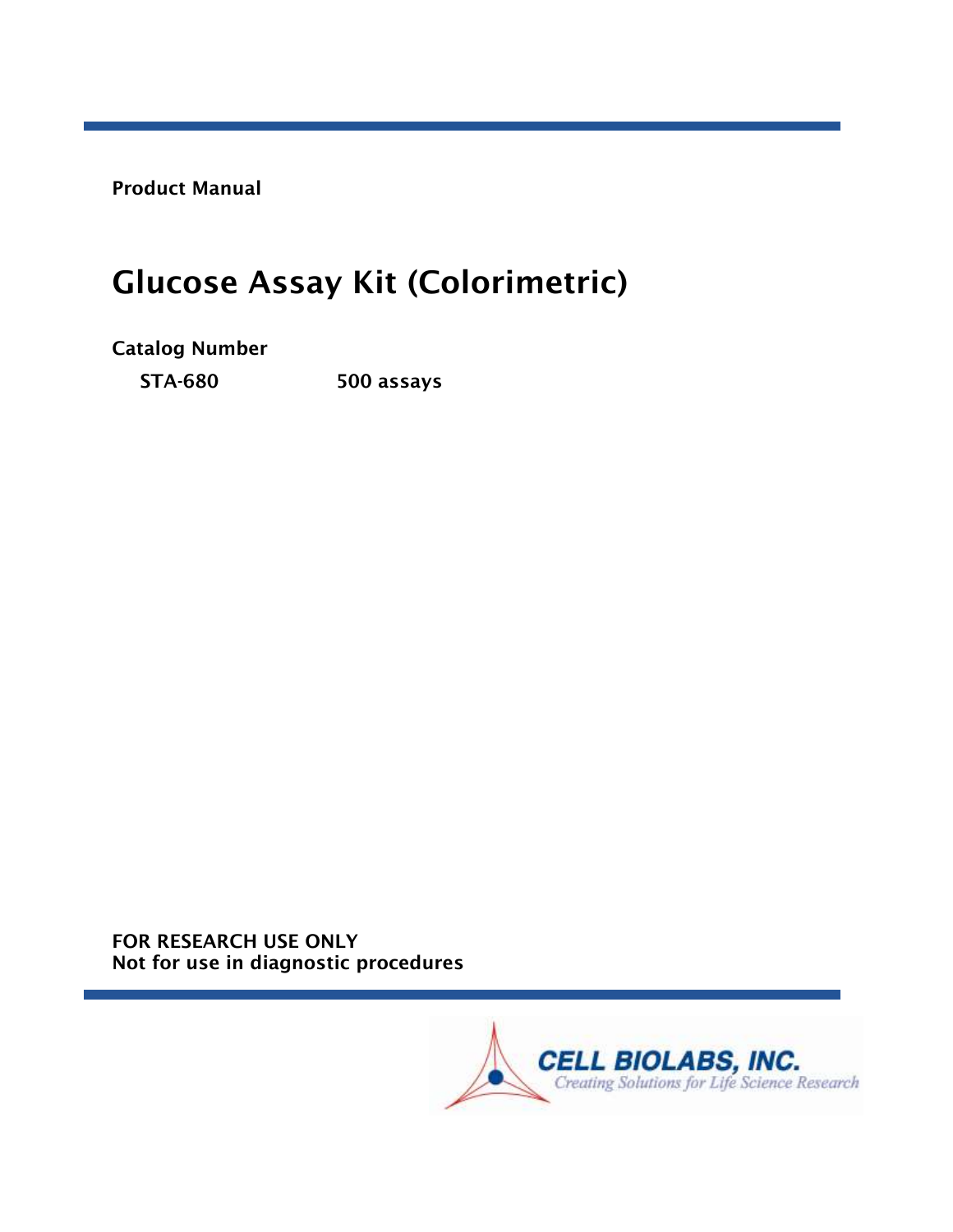## **Introduction**

Glucose is a sugar used as an important source of energy in plants, prokaryotes and eukaryotes via processes such as respiration and fermentation. In plants, algae, and cyanobacteria, the energy of light is synthesized into the storage form of sugars such as glucose. More specifically, in a downstream process known as the Calvin cycle, carbon dioxide is incorporated into organic carbon compounds, like ribulose bisphosphate. Using ATP and NADPH from upstream light-dependent reactions, the resulting compounds are then reduced and removed to form further carbohydrates, such as glucose.

In animals, through the process of glycolysis followed by the citric acid cycle, glucose is broken down to water and CO2, resulting in energy from ATP formation. Glucose is often stored as a polymer such as glycogen. In humans, glucose is commonly measured in blood samples. Bloodstream levels of glucose are normally under tight regulation; however, high levels measured in fasting individuals may indicate prediabetes or diabetes.

|                         |         | <b>Blood Glucose Range</b> |  |  |
|-------------------------|---------|----------------------------|--|--|
| Animal                  | (mg/dL) | (mM)                       |  |  |
| Human                   | 79-110  | $4.4 - 6.1$                |  |  |
| Cow                     | 42-75   | $3.7 - 6.6$                |  |  |
| Sheep                   | 44-81   | $3.9 - 7.2$                |  |  |
| Goat                    | 48-76   | $4.2 - 6.7$                |  |  |
| Cat                     | 61-124  | 5.4-11.0                   |  |  |
| Dog                     | 62-108  | $5.5 - 9.5$                |  |  |
| Horse                   | 62-114  | $5.5 - 10.1$               |  |  |
| Pig                     | 66-116  | 5.8-10.3                   |  |  |
| Rabbit                  | 75-155  | $6.6 - 13.7$               |  |  |
| Llama                   | 90-140  | 8.0-12.4                   |  |  |
| <b>Mountain Goat</b>    | 26-181  | $2.3 - 16.0$               |  |  |
| Beluga Whale            | 94-115  | $8.3 - 10.2$               |  |  |
| <b>White Rhinoceros</b> | 28-140  | $2.5 - 12.4$               |  |  |
| Harp Seal               | 88-218  | 7.8-19.3                   |  |  |
| <b>Hooded Seal</b>      | 135-283 | 11.9-25.0                  |  |  |

**Table 1. Range of blood glucose levels in common animals (Ref. 1).**

Cell Biolabs' Glucose Assay Kit is a simple colorimetric assay that measures the amount of total glucose present in foods or biological samples in a 96-well microtiter plate format. Each kit provides sufficient reagents to perform up to 500 assays, including blanks, glucose standards and unknown samples. Sample glucose concentrations are determined by comparison with a known glucose standard. The kit has a detection sensitivity limit of 6.25  $\mu$ M glucose.

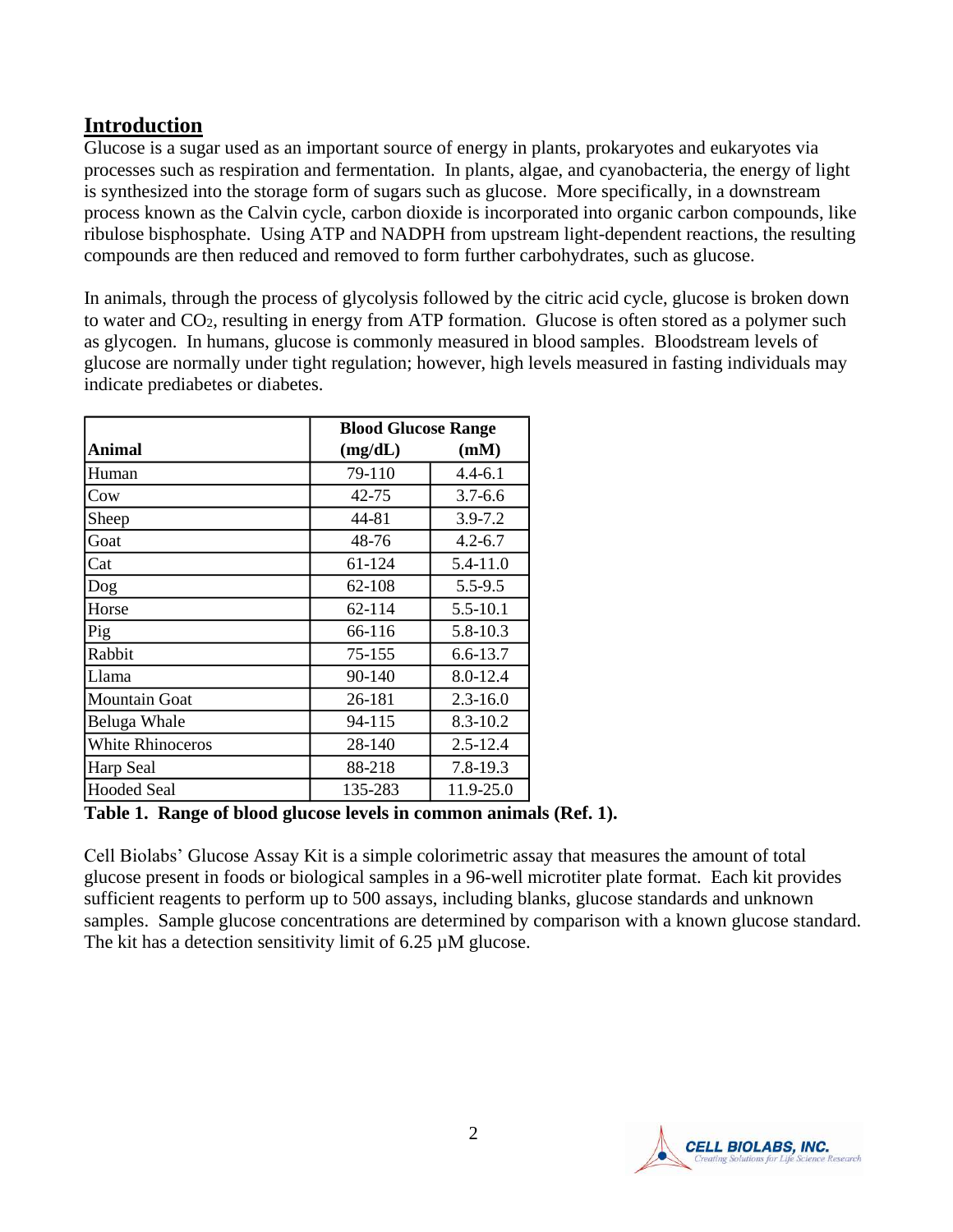#### **Assay Principle**

Cell Biolabs' Total Glucose Assay Kit measures total glucose within food or biological samples. Glucose is oxidized by glucose oxidase into D-gluconic acid plus hydrogen peroxide. The hydrogen peroxide is then detected with a highly specific colorimetric probe. Horseradish peroxidase catalyzes the reaction between the probe and hydrogen peroxide, which bind in a 1:1 ratio. Samples are compared to a known concentration of glucose standard within the 96-well microtiter plate format. Samples and standards are incubated for 30-45 minutes and then read with a standard 96-well colorimetric plate reader (Figure 1).



**Figure 1. Glucose assay principle.**

## **Related Products**

- 1. STA-398: Free Glycerol Assay Kit (Colorimetric)
- 2. STA-399: Free Glycerol Assay Kit (Fluorimetric)
- 3. STA-670: Homocysteine ELISA Kit
- 4. STA-671: S-Adenosylhomocysteine (SAH) ELISA Kit
- 5. STA-672: S-Adenosylmethionine (SAM) ELISA Kit
- 6. STA-671-C: S-Adenosylmethionine (SAM) ELISA and S-Adenosylhomocysteine (SAH) ELISA Combo Kit
- 7. STA-674: Glutamate Assay Kit
- 8. STA-675: Hydroxyproline Assay Kit
- 9. STA-681: Glucose Assay Kit (Fluorometric)
- 10. STA-682: Total Carbohydrate Assay Kit

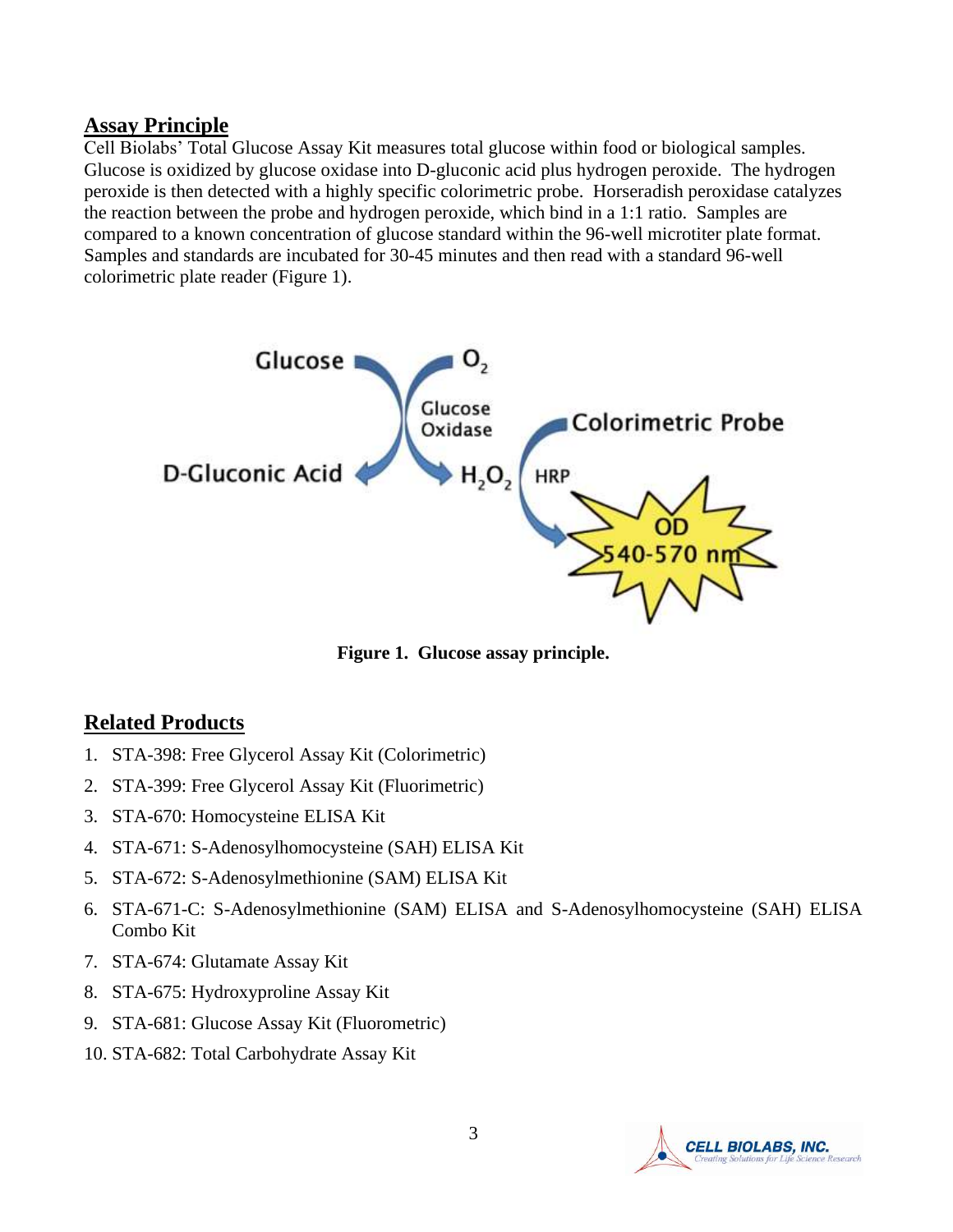# **Kit Components**

- 1. Glucose Standard (Part No. 268001): One 500 µL tube at 400 mM
- 2. 10X Assay Buffer (Part No. 268002): One 25 mL bottle
- 3. Colorimetric Probe (Part No. 268003): One 250 µL amber tube
- 4. HRP (Part No. 234402): One 100 μL tube at 100 U/mL in glycerol
- 5. Glucose Oxidase (Part No. 268504): One 500 µL tube at 200 U/mL

*Note: One unit is defined as the amount of enzyme that will oxidize 1.0 micromole of beta-D-glucose to D-gluconic acid and hydrogen peroxide per minute at pH 5.1 at 35°C.*

# **Materials Not Supplied**

- 1. Distilled or deionized water
- 2. 1X PBS
- 3. 10 μL to 1000 μL adjustable single channel micropipettes with disposable tips
- 4. 50 μL to 300 μL adjustable multichannel micropipette with disposable tips
- 5. Standard 96-well clear microtiter plate and/or clear cell culture microplate
- 6. Multichannel micropipette reservoir
- 7. Spectrophotometric microplate reader capable of reading in the 540-570 nm range.

#### **Storage**

Upon receipt, store the Glucose Standard, Colorimetric Probe, HRP, and Glucose Oxidase at -20ºC. The Colorimetric Probe is light sensitive and must be stored accordingly. Avoid multiple freeze/thaw cycles. Store the 10X Assay Buffer at room temperature.

## **Preparation of Reagents**

- 1X Assay Buffer: Dilute the stock 10X Assay Buffer 1:10 with deionized water for a 1X solution. Stir or vortex to homogeneity.
- Reaction Mix: Prepare a Reaction Mix by diluting the Colorimetric Probe 1:100, HRP 1:500, and Glucose Oxidase 1:50 in 1X Assay Buffer. For example, add 50 μL Colorimetric Probe stock solution, 10 μL HRP stock solution, and 100 μL of Glucose Oxidase to 4.84 mL of 1X Assay Buffer for a total of 5 mL. This Reaction Mix volume is enough for 100 assays. The Reaction Mix is stable for 1 day at 4ºC.

*Note: Prepare only enough for immediate use by scaling the above example proportionally.*

# **Preparation of Samples**

• Cell culture supernatants: Cell culture media containing glucose should be avoided. To remove insoluble particles, centrifuge at 10,000 rpm for 5 min. The cell conditioned media may be assayed directly or diluted as necessary. Prepare the Glucose standard curve in non-conditioned media without glucose.

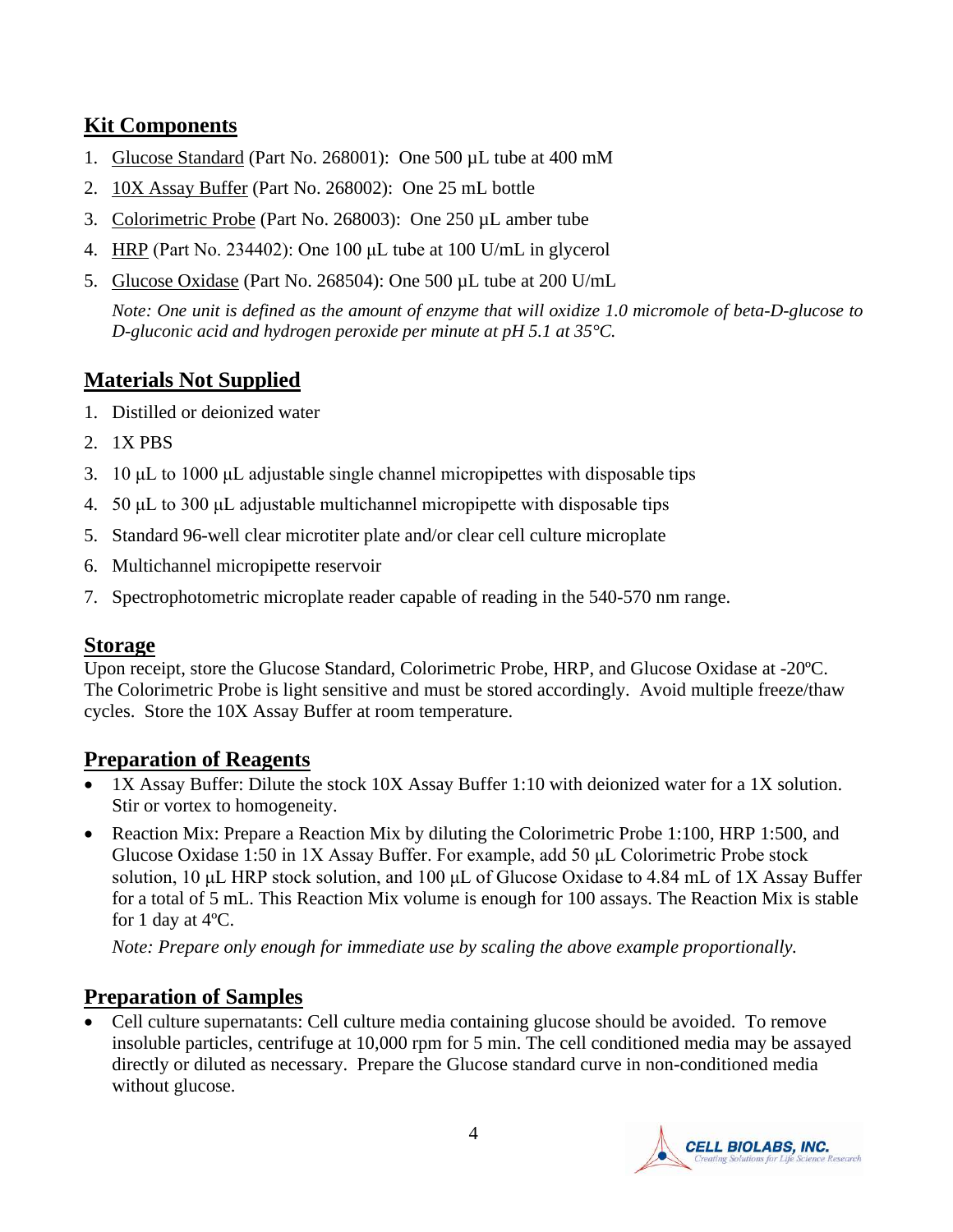*Note: Maintain pH between 7 and 8 for optimal working conditions as the Colorimetric Probe is unstable at high pH (>8.5).*

- Tissue lysates: Sonicate or homogenize tissue sample in cold PBS or 1X Assay Buffer and centrifuge at 10000 x g for 10 minutes at 4°C. Perform dilutions in 1X Assay Buffer.
- Cell lysates: Resuspend cells at  $1-2 \times 10^6$  cells/mL in PBS or 1X Assay Buffer. Homogenize or sonicate the cells on ice. Centrifuge to remove debris. Cell lysates may be assayed undiluted or diluted as necessary in 1X Assay Buffer.
- Serum, plasma or urine: To remove insoluble particles, centrifuge at 10,000 rpm for 5 min. The supernatant may be assayed directly or diluted as necessary in 1X Assay Buffer.

#### *Notes:*

- *All samples should be assayed immediately or stored at -80°C for up to 1-2 months. Run proper controls as necessary. Optimal experimental conditions for samples must be determined by the investigator. Always run a standard curve with samples.*
- *Samples with NADH concentrations above 10 μM and glutathione concentrations above 50 μM will oxidize the Colorimetric Probe and could result in erroneous readings. To minimize this interference, it is recommended that superoxide dismutase (SOD) be added to the reaction at a final concentration of 40 U/mL (Votyakova and Reynolds, Ref. 2).*
- *Avoid samples containing DTT or β-mercaptoethanol since the Colorimetric Probe is not stable in the presense of thiols (above 10 μM).*

# **Preparation of Standard Curve**

Prepare fresh Glucose standards before use by diluting in 1X Assay Buffer. First, dilute the stock 400 mM Glucose Standard solution 1:10 in 1X Assay Buffer to yield a 40 mM Glucose Solution (e.g. add 5 μL of the stock 400 mM Glucose Standard to 45 μL of 1X Assay Buffer). Use the 40 mM Glucose Solution to prepare a series of the remaining Glucose standards according to Table 2 below.

| <b>Standard</b><br><b>Tubes</b> | 40 mM Glucose<br><b>Solution</b><br>$(\mu L)$ | <b>1X Assay Buffer</b><br>$(\mu L)$ | Glucose $(\mu M)$ | <b>Glucose</b><br>(mg/dL) |
|---------------------------------|-----------------------------------------------|-------------------------------------|-------------------|---------------------------|
|                                 |                                               | 1596                                | 100               | 1.8                       |
| 2                               | 250 of Tube $#1$                              | 250                                 | 50                | 0.9                       |
| 3                               | 250 of Tube $#2$                              | 250                                 | 25                | 0.45                      |
| 4                               | 250 of Tube $#3$                              | 250                                 | 12.5              | 0.225                     |
| 5                               | 250 of Tube $#4$                              | 250                                 | 6.25              | 0.113                     |
| 6                               | $250$ of Tube #5                              | 250                                 | 3.13              | 0.056                     |
| ⇁                               | $250$ of Tube #6                              | 250                                 | 1.56              | 0.028                     |
| 8                               |                                               | 250                                 |                   |                           |

**Table 2. Preparation of Glucose Standards**

# **Assay Protocol**

- 1. Prepare and mix all reagents thoroughly before use. Each sample, including unknowns and standards, should be assayed in duplicate or triplicate.
- 2. Add 50 µL of each glucose standard or unknown sample into wells of a 96-well microtiter plate.

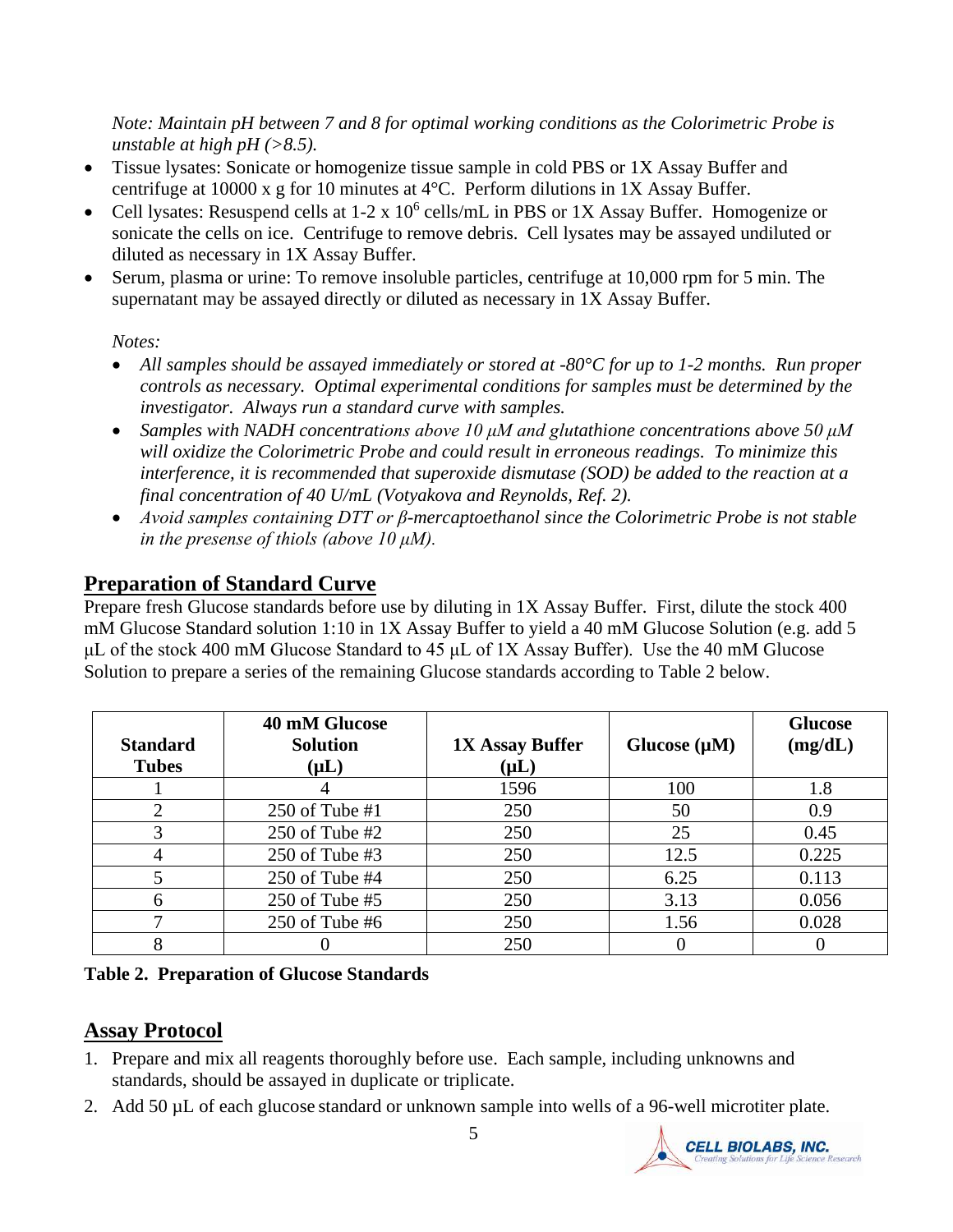3. Add 50 µL of Reaction Mix to each well. Mix the well contents thoroughly and incubate for 30-45 minutes at 37ºC protected from light.

*Note: This assay is continuous (not terminated) and therefore may be measured at multiple time points to follow the reaction kinetics.*

- 4. Read the plate with a spectrophotometric microplate reader in the 540-570 nm range.
- 5. Calculate the concentration of glucose within samples by comparing the sample OD to the standard curve.

### **Example of Results**

The following figures demonstrate typical Glucose Assay Kit (Colorimetric) results. One should use the data below for reference only. This data should not be used to interpret or calculate actual sample results.



**Figure 2: Glucose standard curve.** 

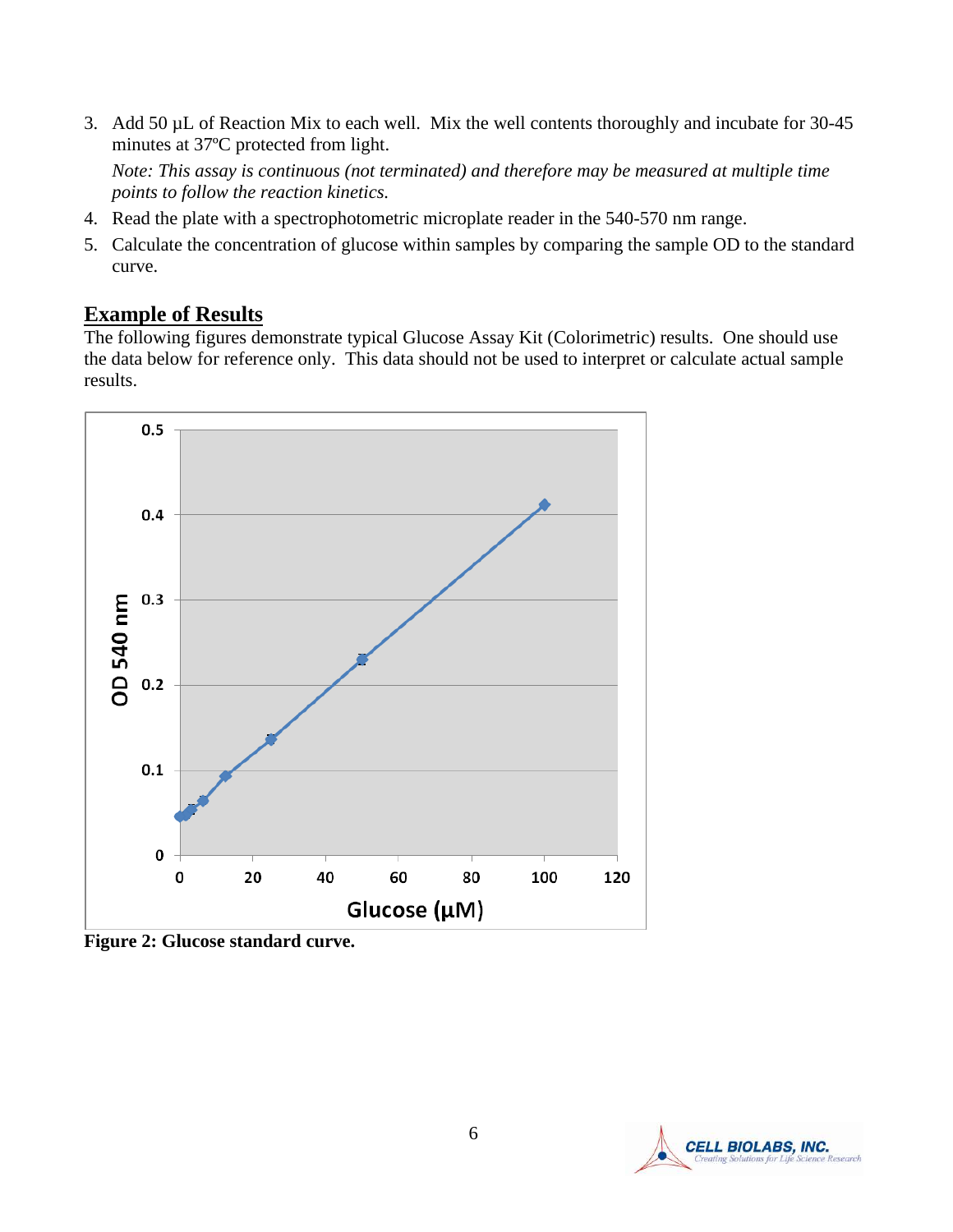

**Figure 3: Glucose detection in human serum using the Glucose Assay Kit (Colorimetric).** 

#### **References**

- 1. Kahn, C. M., ed. (2005) *Merck Veterinary Manual (9th ed.).* Whitehouse Station: Merck & Co.
- 2. Votyakova TV, and Reynolds IJ (2001) *Neurochem*. **79**:266.
- 3. Aranoff S.L., Berkowitz K., Shreiner B., and Want L. (2004) *Diabet. Spectrum* **17:**183-190.
- 4. McMillan J.M. (1990) *Clin. Methods 3rd Ed: The History, Physical, and Lab. Examinations.* **Ch. 141**: 662-665.
- 5. Alonso M.D., Lomako J., Lomako W.M, and Whelan W.J. (1995) *Faseb J.,* **9**:1126-1137.
- 6. Shao J., Wang Z, Yang T., Ying H., Zhang Y, and Liu S. (2015) *Int. J., Endocrinol.* **2015**: 1-9.

## **Recent Product Citations**

- 1. Tsai, C.H. et al. (2022). Carbohydrate metabolism is a determinant for the host specificity of baculovirus infections. *iScience*. doi: 10.1016/j.isci.2021.103648.
- 2. Bradbery, A.N. et al. (2021). Effect of maternal overnutrition on predisposition to insulin resistance in the foal: Maternal parameters and foal pancreas histoarchitecture. *Anim Reprod Sci*. doi: 10.1016/j.anireprosci.2021.106720.

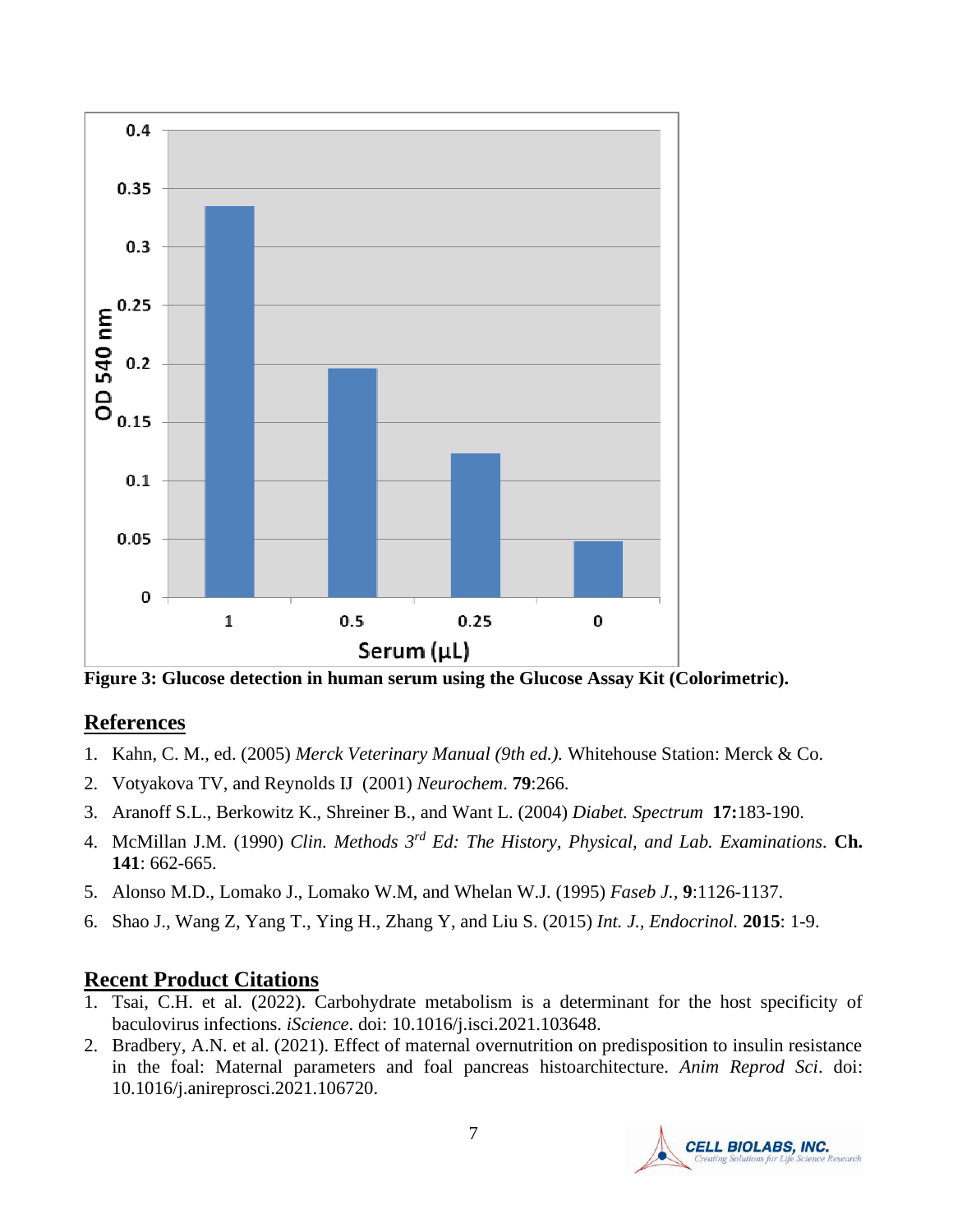- 3. Qiao, A. et al. (2021). Sam68 promotes hepatic gluconeogenesis via CRTC2. *Nat Commun*. **12**(1):3340. doi: 10.1038/s41467-021-23624-9.
- 4. Pitale, P.M. et al. (2021). Tribbles Homolog 3 Mediates the Development and Progression of Diabetic Retinopathy. *Diabetes*. doi: 10.2337/db20-1268.
- 5. Halloran, K.M. et al. (2021). Pre-implantation exogenous progesterone and pregnancy in sheep. II. Effects on fetal-placental development and nutrient transporters in late pregnancy. *J Anim Sci Biotechnol*. **12**(1):46. doi: 10.1186/s40104-021-00567-1.
- 6. Long, J.M. et al. (2021). Maternal nutrient restriction in late pregnancy programs postnatal metabolism and pituitary development in beef heifers. *PLoS One*. **16**(4):e0249924. doi: 10.1371/journal.pone.0249924.
- 7. Setoyama, O. (2021). Effect of high glucose concentration on aging and glycation in Caenorhabditis elegans. *Int J Anal Bio-Sci Vol*. **8**(3):59-64.
- 8. Long, J.M. et al. (2020). Maternal nutrient restriction alters endocrine pancreas development in fetal heifers. *Domest Anim Endocrinol*. doi: 10.1016/j.domaniend.2020.106580.
- 9. Sandoval, C. et al. (2020). Effect of maternal nutrient restriction on expression of glucose transporters (SLC2A4 and SLC2A1) and insulin signaling in skeletal muscle of SGA and Non-SGA sheep fetuses. *Domest Anim Endocrinol*. doi: 10.1016/j.domaniend.2020.106556.
- 10. Chang, Y. et al. (2020). Snellenius manilae bracovirus suppresses the host immune system by regulating extracellular adenosine levels in Spodoptera litura. *Sci Rep*. **10**(1):2096. doi: 10.1038/s41598-020-58375-y.
- 11. Lin, H.T. et al. (2019). 1H Nuclear Magnetic Resonance (NMR)-Based Cerebrospinal Fluid and Plasma Metabolomic Analysis in Type 2 Diabetic Patients and Risk Prediction for Diabetic Microangiopathy. *Journal of Clinical Medicine*. **8**(6):874. doi: 10.3390/jcm8060874.
- 12. Cogan, K.E. et al. (2019). Regulation of GLUT4 translocation in an in vitro cell model using postprandial human serum ex vivo. *Exp Physiol*. doi: 10.1113/EP087356.
- 13. Cedillo-Alcantar, D.F. et al. (2019). Automated Droplet-Based Microfluidic Platform for Multiplexed Analysis of Biochemical Markers in Small Volumes. *Anal Chem*. **91**(8):5133-5141. doi: 10.1021/acs.analchem.8b05689.
- 14. Campbell, M.S. et al. (2019). Influence of enhanced bioavailable curcumin on obesity-associated cardiovascular disease risk factors and arterial function: A double-blinded, randomized, controlled trial. *Nutrition*. **62**:135-139. doi: 10.1016/j.nut.2019.01.002.
- 15. Kim, T. et al. (2018). Hepatic Glucagon Receptor Signaling Enhances Insulin-Stimulated Glucose Disposal in Rodents. *Diabetes*. **67**(11):2157-2166. doi: 10.2337/db18-0068.
- 16. Spallotta, F. et al. (2018). Stable Oxidative Cytosine Modifications Accumulate in Cardiac Mesenchymal Cells From Type2 Diabetes Patients: Rescue by α-Ketoglutarate and TET-TDG Functional Reactivation. *Circ Res*. **122**(1):31-46. doi: 10.1161/CIRCRESAHA.117.311300.
- 17. Hyatt, H.W. et al. (2017). Lactation has persistent effects on a mother's metabolism and mitochondrial function. *Sci Rep*. **7**(1):17118. doi: 10.1038/s41598-017-17418-7.
- 18. Abo-Haded, H.M. et al. (2017). Hepatoprotective effect of sitagliptin against methotrexate induced liver toxicity. *PLoS One*. **12**(3):e0174295. doi: 10.1371/journal.pone.0174295.

## **Warranty**

These products are warranted to perform as described in their labeling and in Cell Biolabs literature when used in accordance with their instructions. THERE ARE NO WARRANTIES THAT EXTEND BEYOND THIS EXPRESSED WARRANTY AND CELL BIOLABS DISCLAIMS ANY IMPLIED WARRANTY OF MERCHANTABILITY OR WARRANTY OF FITNESS FOR PARTICULAR PURPOSE. CELL BIOLABS's sole obligation and purchaser's exclusive remedy for breach of this warranty shall be, at the option of CELL BIOLABS, to repair or replace the products. In